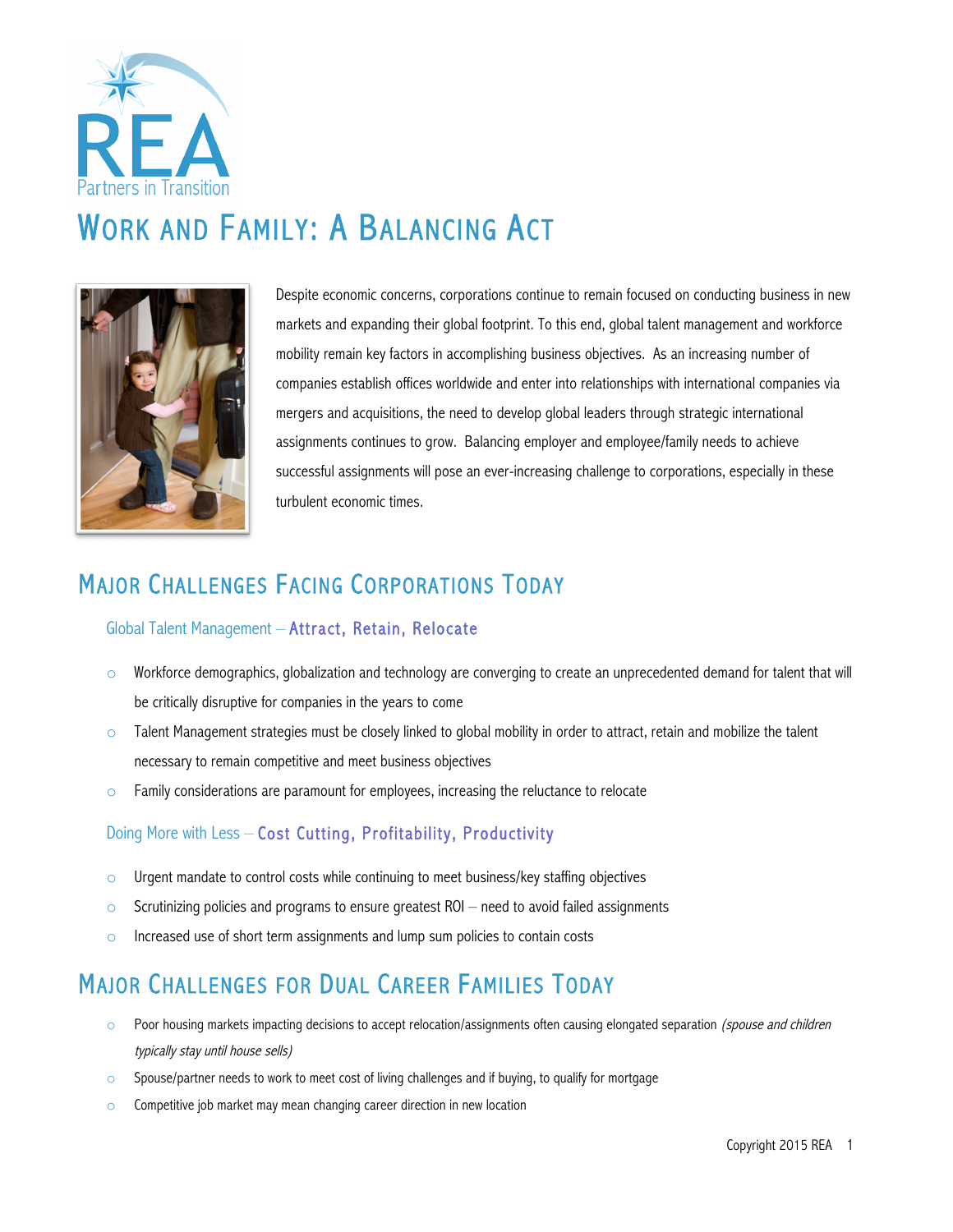### SURVEYS INDICATE INCREASED RELUCTANCE TO RELOCATE OR ACCEPT INTERNATIONAL ASSIGNMENTS

- Dual career issues are the most common reason for rejecting an assignment  $(PwC)$
- o 80% of spouses/partners say that their own employment and career was important factor in decision to reject or accept an assignment (Permits Foundation International Survey)

#### SPOUSE ISSUES TYPICALLY MAJOR FACTORS AFFECTING SUCCESS OF RELOCATION OR INTERNATIONAL ASSIGNMENT

- 33% say dual career issue increases the chance of assignment failure (KPMG Global Assignment Policies and Practices Survey)
- $\circ$  Almost 90% of expatriate spouses/partners were employed before the assignment, while only 35% worked during expatriation (75% of those not working wanted to work) (Permits Foundation International Survey)

### RELOCATION POLICIES OUT OF SYNCH WITH EMPLOYEE/FAMILY NEEDS

"Mobility managers are faced with the challenge of dual career families, and are no longer able to address a family's financial and social concerns through the compensation package alone. This requires more preparation of the employee's career track, increased focus on spousal support and the "soft" areas of the relocation package."

(John Pfeiffer, managing director of AIRINC Europe)

## ONE SOLUTION FOR IMPROVING ACCEPTANCE AND SUCCESS RATE OF INTERNATIONAL ASSIGNMENTS: ENSURE THAT MOBILITY POLICY INCLUDES SUPPORT SERVICES FOR SPOUSE/PARTNER

- $\circ$  35% of organizations surveyed do not provide any type of assistance to accompanying spouses or partners whose careers are interrupted by the assignment (KPMG – Global Assignment Policies and Practices Survey)
- $\circ$  85% of spouses/partners surveyed said they would welcome support and information on local employment/career enhancement opportunities (e.g. paid, volunteer, self-employment, study) (Permits Foundation International Survey)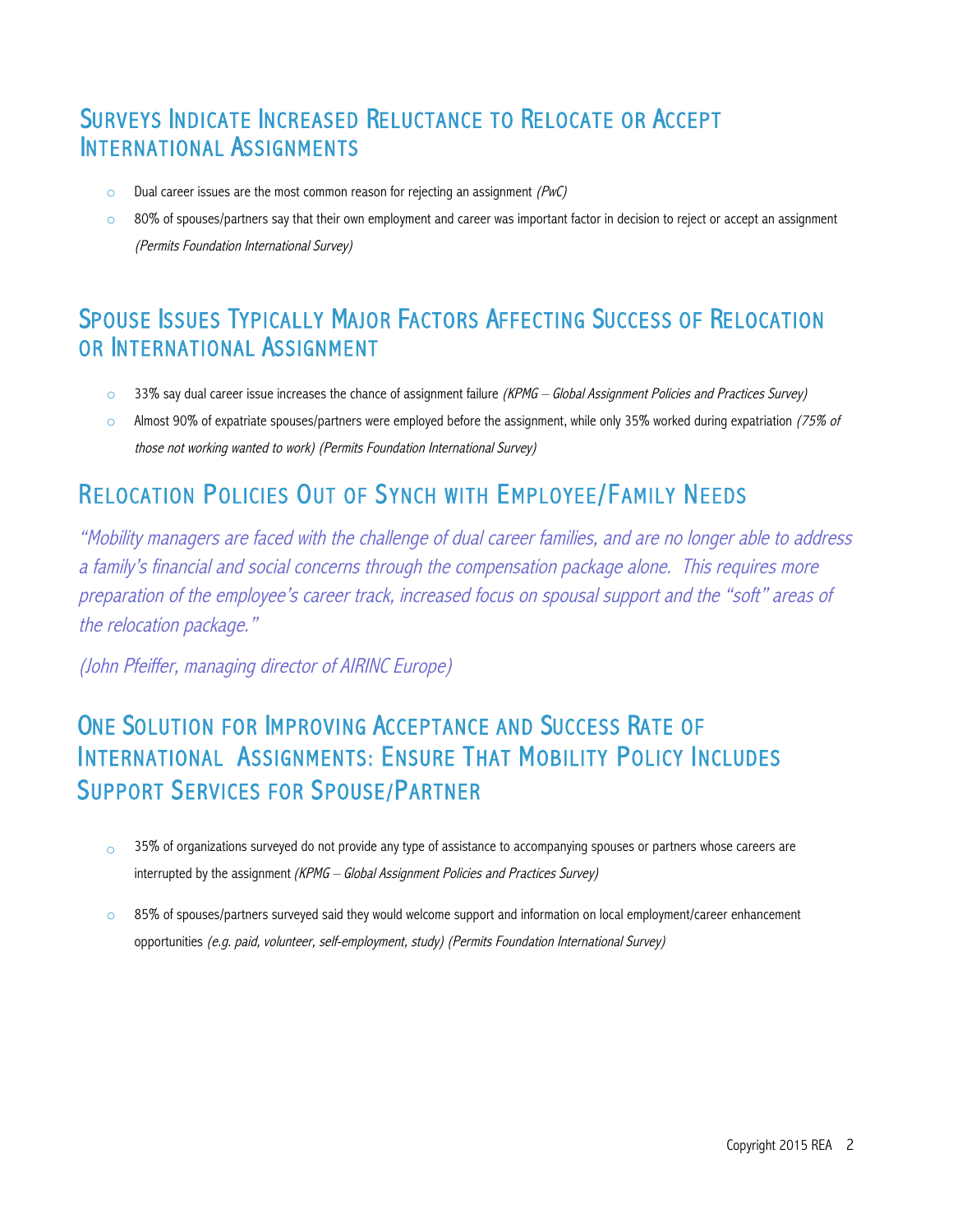### MAKING THE BUSINESS CASE FOR INCLUDING SPOUSAL/PARTNER ASSISTANCE IN MOBILITY POLICY

- $\checkmark$  Impact on Family Increasing Resistance: Typically, when a partner gives up his or her job to move, this will likely reduce the family income by an average 28% (Runzheimer International)
- $\checkmark$  Productivity: If family issues are ignored, it can cost the organization, on average, 6 months of lower productivity while the transferee/assignee is trying to put his or her family life together (Runzheimer International)
- $\checkmark$  Retention: Retaining expatriate talent remains a considerable challenge for companies and attrition rates were at least double the rate of non-expatriate employees (NFTC Global Trends Survey)
- $\checkmark$  Minimal Investment for Large Return: The average spent on spousal assistance is approximately 2% of the total relocation cost (intraus moves) and less than 1% of the total relocation cost (international moves) (Runzheimer International)

### VALUE PROPOSITION FOR PROVIDING PARTNER CAREER AND TRANSITION ASSISTANCE

#### For the Corporation

- $\checkmark$  Assists with implementation of Talent Management strategies
- $\checkmark$  Improves assignment acceptance rate and enhances recruitment effort to attract new talent
- $\checkmark$  Increases and accelerates employee productivity in new location and helps retention as well as re-integration
- $\checkmark$  Cost-effective solution to the dual career dilemma

#### For the Employee/Family

- $\checkmark$  Enhances employee/family acclimation and assimilation into new community/host culture
- $\checkmark$  Preserves dual career income and family lifestyle
- $\checkmark$  Assists spouse/partner in finding meaningful pursuit and remaining productive when facing work restrictions
- $\checkmark$  Ensures spouse/partner gets connected and has local support throughout transition process

#### Even in this time of cost-cutting, corporations cannot afford to ignore the needs of the dual career family.

"In my experience, most employers prefer to ignore spousal employment issues. However, from personal observation how well a spouse settles is key in determining how an employee will perform. If spousal employment is important to that couple, then companies ignore it at their peril."

(Permits Foundation International Survey)